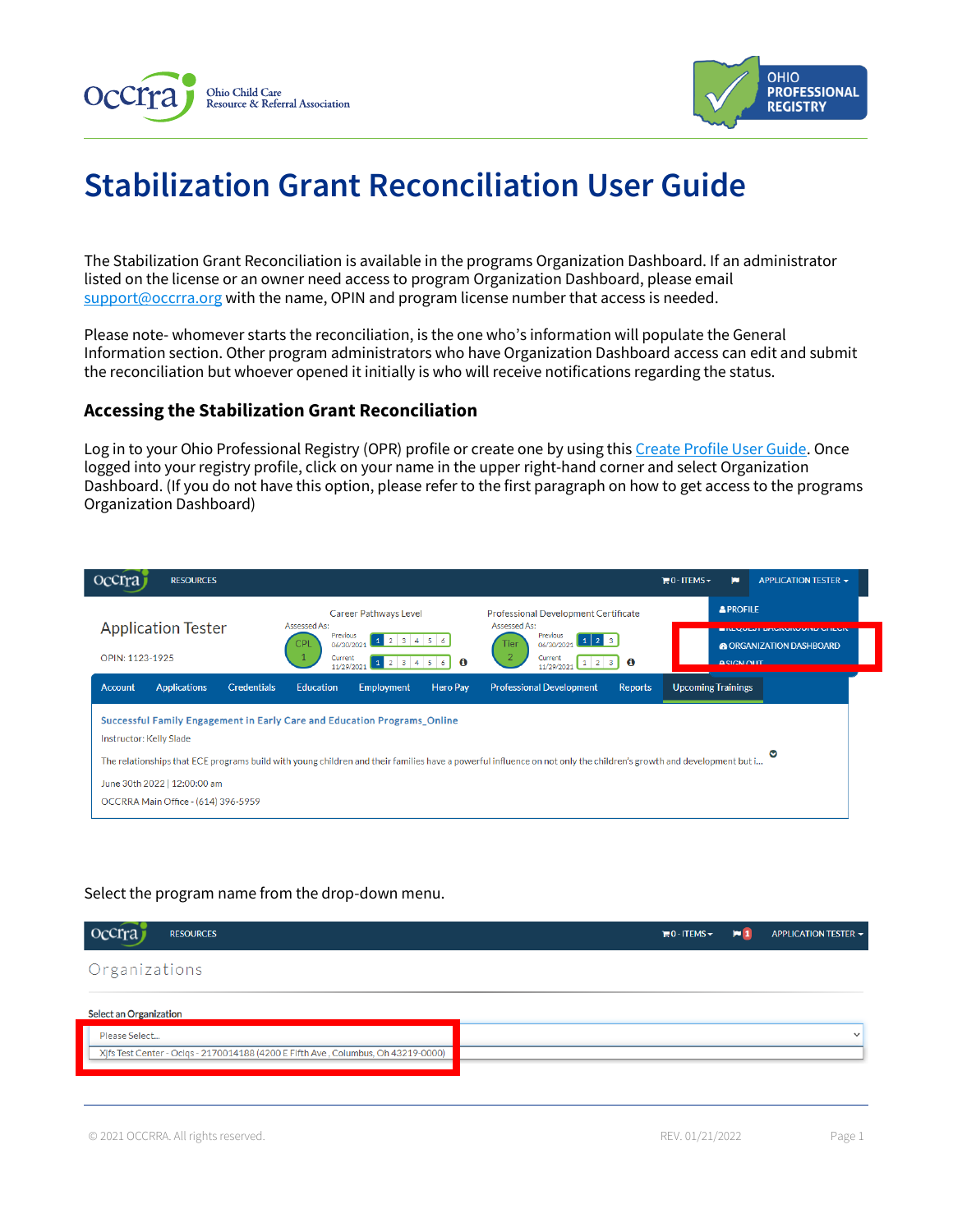

Navigate to the Applications tab in the programs Organization Dashboard.

| <b>Dashbo</b>                             | I d'               | <b>Applications</b>     |                         | <b>rrent Employees</b> | <b>Former Employees</b> | <b>Groups</b>             | <b>Reports</b>       | <b>Payments</b>       | <b>Staff Schedules</b> |               |               |
|-------------------------------------------|--------------------|-------------------------|-------------------------|------------------------|-------------------------|---------------------------|----------------------|-----------------------|------------------------|---------------|---------------|
| <b>STABILIZATION GRANT APPLICATIONS</b>   |                    |                         |                         |                        |                         |                           |                      |                       |                        |               |               |
|                                           | +New December 2021 |                         |                         |                        |                         |                           |                      |                       |                        |               |               |
| Name                                      |                    |                         |                         |                        |                         | <b>Application Period</b> |                      | <b>Submitted Date</b> | <b>Approved Date</b>   | <b>Status</b> | <b>Action</b> |
| <b>Stabilization Grant Application</b>    |                    |                         | 2021/12/01 - 2022/05/31 |                        | 2021/12/02              | 2021/12/16                | <b>√ Approved</b>    | <b>●</b> View         |                        |               |               |
| <b>Stabilization Grant Reconciliation</b> |                    | 2021/12/01 - 2022/05/31 |                         |                        |                         |                           | + Add Reconciliation |                       |                        |               |               |
|                                           |                    |                         |                         |                        |                         |                           |                      |                       |                        |               |               |

Locate your Approved Stabilization Grant Application.

To begin a reconciliation, click on the green +Add Reconciliation button. To find reconciliation guidance, please visit our websit[e HERE.](https://occrra.org/ohio-professional-registry/one-time-pandemic-payment-2/)

#### **Staff Schedules** Dashboard Groups Applications **Current Employees Former Employees** Reports Payments **STABILIZATION GRANT APPLICATIONS**

|                                           |                           |            |                              |                   | $\pm$ New December 2021 |
|-------------------------------------------|---------------------------|------------|------------------------------|-------------------|-------------------------|
| Name                                      | <b>Application Period</b> |            | Submitted Date Approved Date | <b>Status</b>     | <b>Action</b>           |
| <b>Stabilization Grant Application</b>    | 2021/12/01 - 2022/05/31   | 2021/12/02 | 2021/12/16                   | <b>√ Approved</b> | <b>⊕</b> View           |
| <b>Stabilization Grant Reconciliation</b> | 2021/12/01 - 2022/05/31   |            |                              |                   | + Add Reconciliation    |
|                                           |                           |            |                              |                   |                         |

If you have not requested all the programs available funding, a pop-up will be displayed information you that if you start a reconciliation, you are forfeiting the remainder of that cycle's available dollars. To request the additional funds, click the cancel button and then create a new application by selecting +New December 2021 application button.

If you choose to forfeit the funds, click the blue Continue to Reconciliation button to move forward.

| <b>Available Funds Remaining!</b>                                  |                                   |  |  |  |
|--------------------------------------------------------------------|-----------------------------------|--|--|--|
| Starting reconciliation will forfeit remaining avaliable<br>funds. |                                   |  |  |  |
| <b>Access Development:</b><br>\$0 requested of \$6559 allowed      |                                   |  |  |  |
| Cancel                                                             | <b>Continue to Reconciliation</b> |  |  |  |

© 2021 OCCRRA. All rights reserved. REV. 01/21/2022 Page 2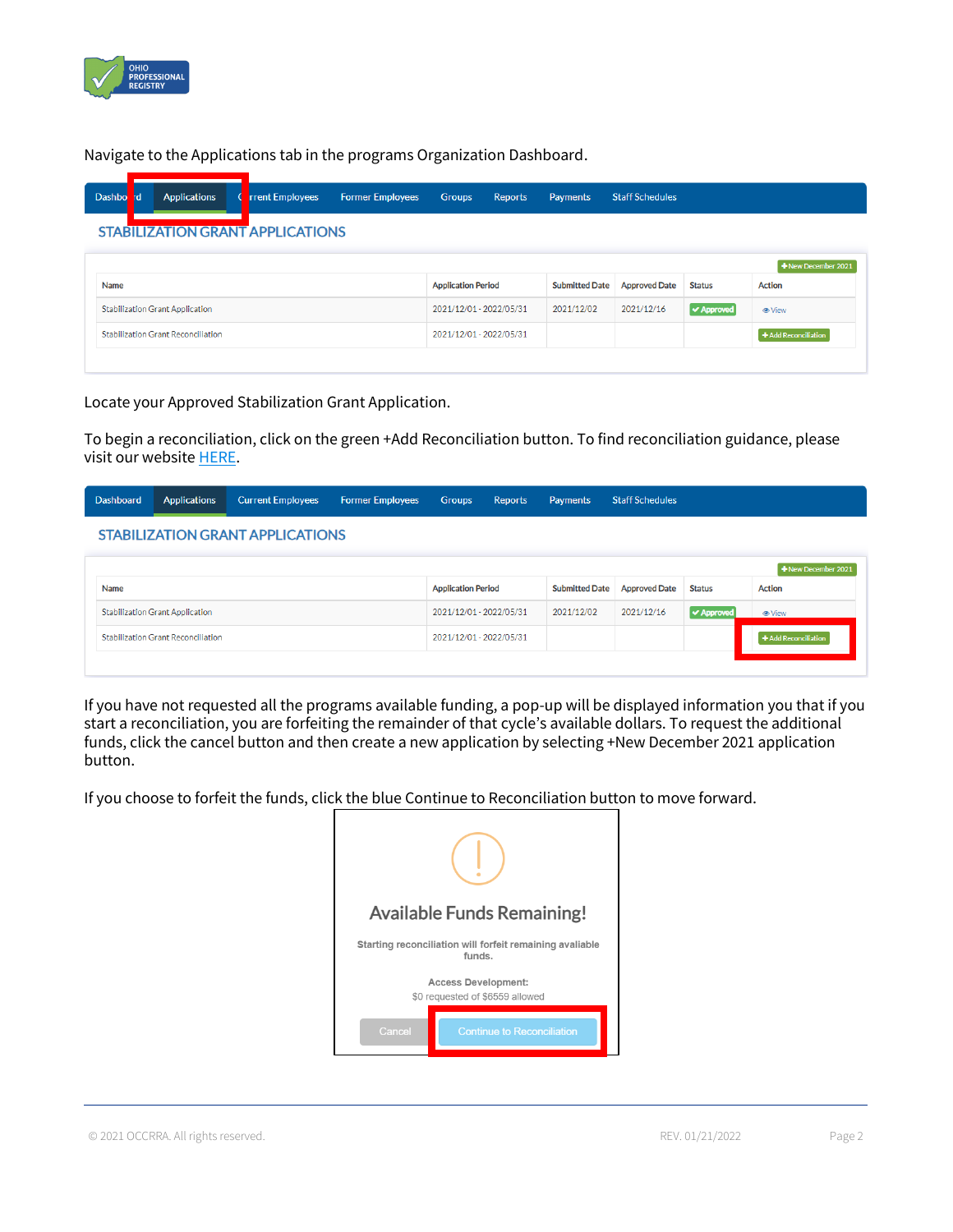

# **Completing the Stabilization Grant Reconciliation**

#### General Information

This section pulls over data directly from the registry profile. It will list the professionals name, role at the program, program name, program number, total license capacity and program type. This information cannot be changed.

#### **General Information**

| Name of Owner/Administrator/Designee Completing Reconciliation | Role                  |                               |  |  |  |  |
|----------------------------------------------------------------|-----------------------|-------------------------------|--|--|--|--|
| <b>Reconciliation Tester</b>                                   |                       |                               |  |  |  |  |
| <b>Program Name</b>                                            | <b>Program Number</b> | <b>Total License Capacity</b> |  |  |  |  |
|                                                                |                       | 58                            |  |  |  |  |
| <b>Program Type</b>                                            |                       |                               |  |  |  |  |
| <b>Jfscenter</b>                                               |                       |                               |  |  |  |  |

#### **Expenses**

Each activity will be listed under the expenses section and list out the Use of Sub-Grant Funds that were selected in the application. To reconcile, type the amount of expenses per sub-grant activity in the boxes next to each activity. Once you begin typing, the Total Expenses activity will begin to total each entry for that Sub-Grant section. Do not round your entries and enter your exact expenses, even if the amount is over the total requested amount. Total expenses displayed will cap at the Total Requested amount.  $\overline{ }$ 

| <b>Expenses</b>                        |                                                                                                                                                       | <b>Type Here</b> |                    |                    |
|----------------------------------------|-------------------------------------------------------------------------------------------------------------------------------------------------------|------------------|--------------------|--------------------|
| Child Care Stabilization<br>Sub-Grants | Use of Sub-Grant Funds                                                                                                                                |                  | Total<br>Expenses* | Total<br>Requested |
|                                        | Personnel costs including wages, benefits such as health, dental, vision, paid<br>sick leave or family leave, retirement contributions                | 16257.58         |                    |                    |
| Operating/New Pandemic                 | Ongoing costs such as rent, mortgage, utilities, and insurance                                                                                        | 250.85           |                    | \$15293            |
| Cost                                   | Facility maintenance and minor renovations                                                                                                            | 9.85             | \$15293.00         |                    |
|                                        | PPE, sanitizer, classroom dividers, cleaning supplies, temporary sinks,<br>thermometers, other expenses that facilitate business practices consistent |                  |                    |                    |
|                                        | with safety protocols                                                                                                                                 | 124.85           |                    |                    |
| Workforce<br>Recruitment/Retention     | Sign-on/retention bonuses, ongoing premium or hazard pay                                                                                              | 8214.12          | \$7646.00          | \$7646             |
| <b>Access Development</b>              | Increase technology access by purchasing technology and new equipment fo<br>learning and development                                                  | 8954.82          | \$6559.00          | \$6559             |
| <b>Totals</b>                          |                                                                                                                                                       |                  | \$29498.00         | \$29498            |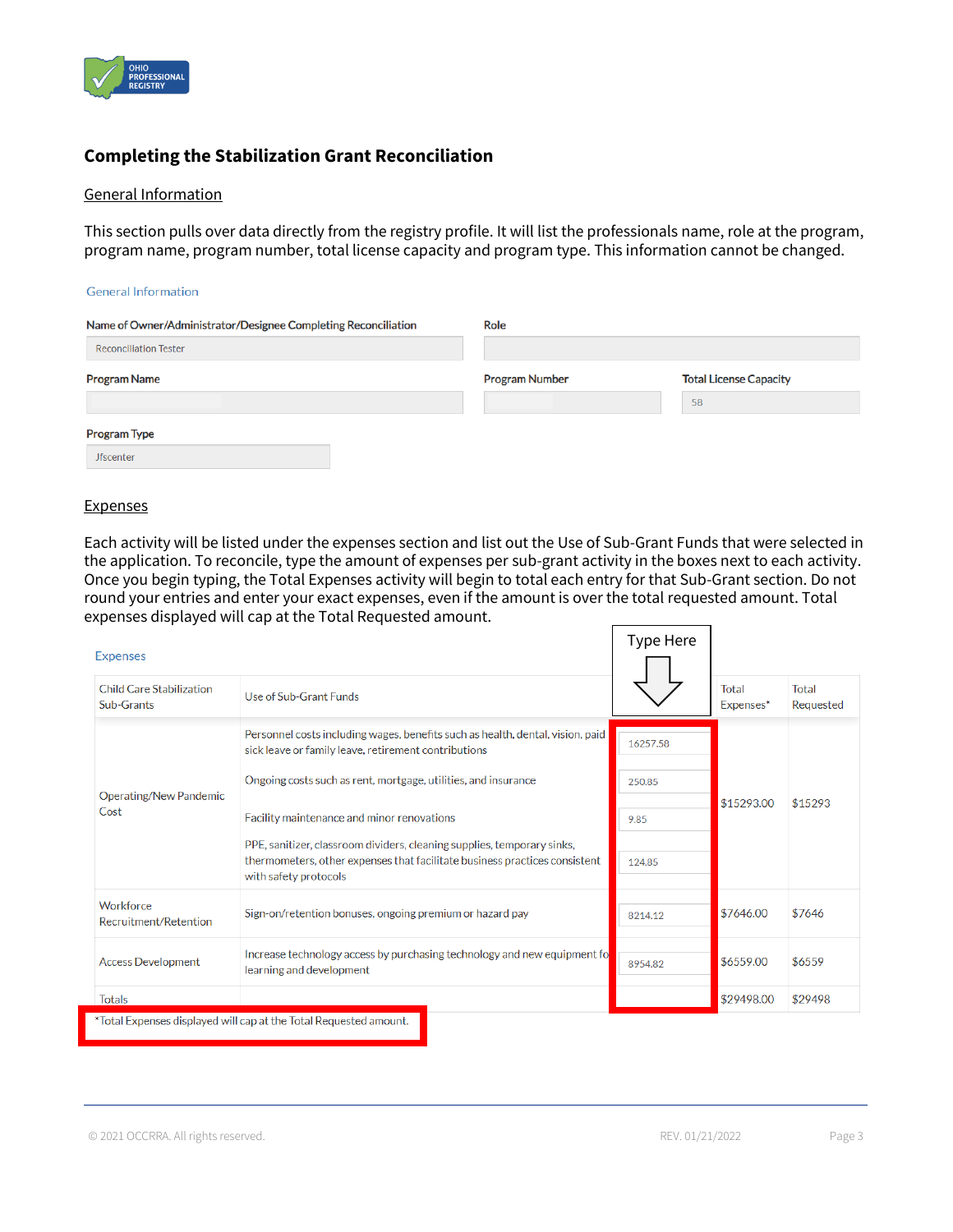

Each activity should have a dollar amount. If you find that an activity selected in the application, has a \$0, then the application will need to be amended. Send an email t[o support@occrra.org](mailto:support@occrra.org) to have the application status changed to additional info to make this correction. The subtotaled amount entered for each sub-grant can meet or exceed the sub-grant requested amounts. Programs are not able to overspend in one sub-grant to cover a shortfall in another sub-grant.

If the program chose not to receive funds in a certain sub-grant category, the field will appear blank, and state "Waived" in the Use of Sub-Grant Funds category.

| Workforce<br>Recruitment/Retention | Increased wages<br><b>Benefits</b> |        | \$3253 |
|------------------------------------|------------------------------------|--------|--------|
|                                    | <b>Background checks</b>           |        |        |
| <b>Access Development</b>          | Waived                             |        | \$0    |
| <b>Totals</b>                      |                                    | \$0.00 | \$9760 |

Once all the boxes have been entered with an amount over \$0, you will see the total expenses added at the bottom compared to the total amount requested. If the program did not use all the funds they received, the funds will need to be returned to OCCRRA. Guidance regarding returning funds can be foun[d HERE.](https://occrra.org/ohio-professional-registry/one-time-pandemic-payment-2/)

| <b>Child Care Stabilization</b><br>Sub-Grants | Use of Sub-Grant Funds                                                                                |      |            | Total<br>Requested |
|-----------------------------------------------|-------------------------------------------------------------------------------------------------------|------|------------|--------------------|
|                                               |                                                                                                       |      |            |                    |
|                                               | Expand number of current classrooms to serve additional Infants/toddlers                              | 1000 |            |                    |
|                                               | Expand number of current classrooms to serve additional School-agers                                  | 1000 | \$5233.00  | \$5233             |
| <b>Access Development</b>                     | Expand services for children with special needs                                                       | 1000 |            |                    |
|                                               | Increase technology access by purchasing technology and new equipment for<br>learning and development | 1000 |            |                    |
|                                               | Support SA children with learning gaps and social/emotional needs                                     | 1233 |            |                    |
| <b>Totals</b>                                 |                                                                                                       |      | \$22379.00 | \$22379            |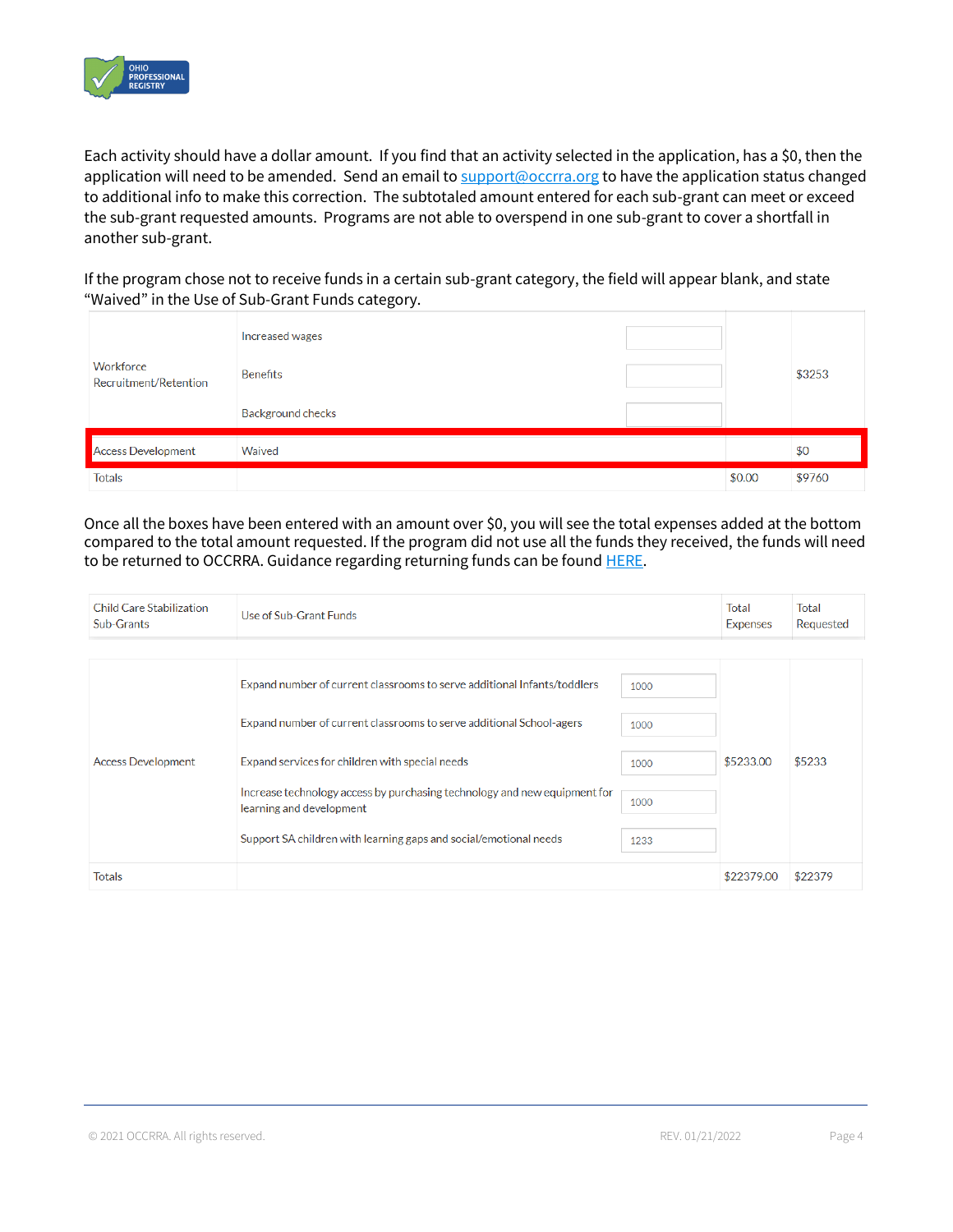

### Certification/Signature

Each program must certify to the items listed in the reconciliation and sign it. The date will auto-populate to today's date when a signature is typed.

## **\*Note- if you have not reconciled all the funds, the last certification option will state how much you owe back to OCCRRA.**

#### Certification

By checking this box, I agree to the following:

- I certify that the information provided in this reconciliation expense report is true and accurate to the best of my knowledge and represents the actual expenses used with these funds.
- $\Box$  I understand that I will need to keep receipts and documentation for purchases made with these funds.
- I understand that my reconciliation may be selected for a desk review where all documentation related to my reported expenses will need to be uploaded.

|  |  | $\Box$ I understand that I need to repay the \$22379 balance of funds eceived as my program received more funds than what is included in this reconciliation. |
|--|--|---------------------------------------------------------------------------------------------------------------------------------------------------------------|
|--|--|---------------------------------------------------------------------------------------------------------------------------------------------------------------|

| Signature of Administrator/Owner/Designee | <b>Date</b> |
|-------------------------------------------|-------------|
|                                           |             |
|                                           |             |

The Submit Expenses button will remain yellow until all the required fields are entered. The red error will appear until all corrections have been made to the reconciliation.

| Signature of Administrator/Owner/Designee | Date                        |               |                                                            |
|-------------------------------------------|-----------------------------|---------------|------------------------------------------------------------|
|                                           |                             |               |                                                            |
| Signature is required                     |                             |               |                                                            |
|                                           |                             |               |                                                            |
|                                           | <b>Back To Applications</b> | Save as Draft | <b>Submit Expenses</b>                                     |
|                                           |                             |               | Please correct the incomplete information outlined in red. |

The professional completing the reconciliation will always have the option to Save as Draft at any time.

Once all items have been completed correctly within the reconciliation, the Submit Expenses button will turn green an allow the professional completing the reconciliation to click submit.



Once the Submit Expenses button is clicked, you will be brought to the Organization Dashboard Applications tab where you will see the Stabilization Grant Reconciliation is now listed as Submitted with a View only option and you will be provided a notification of submission.

© 2021 OCCRRA. All rights reserved. REV. 01/21/2022 Page 5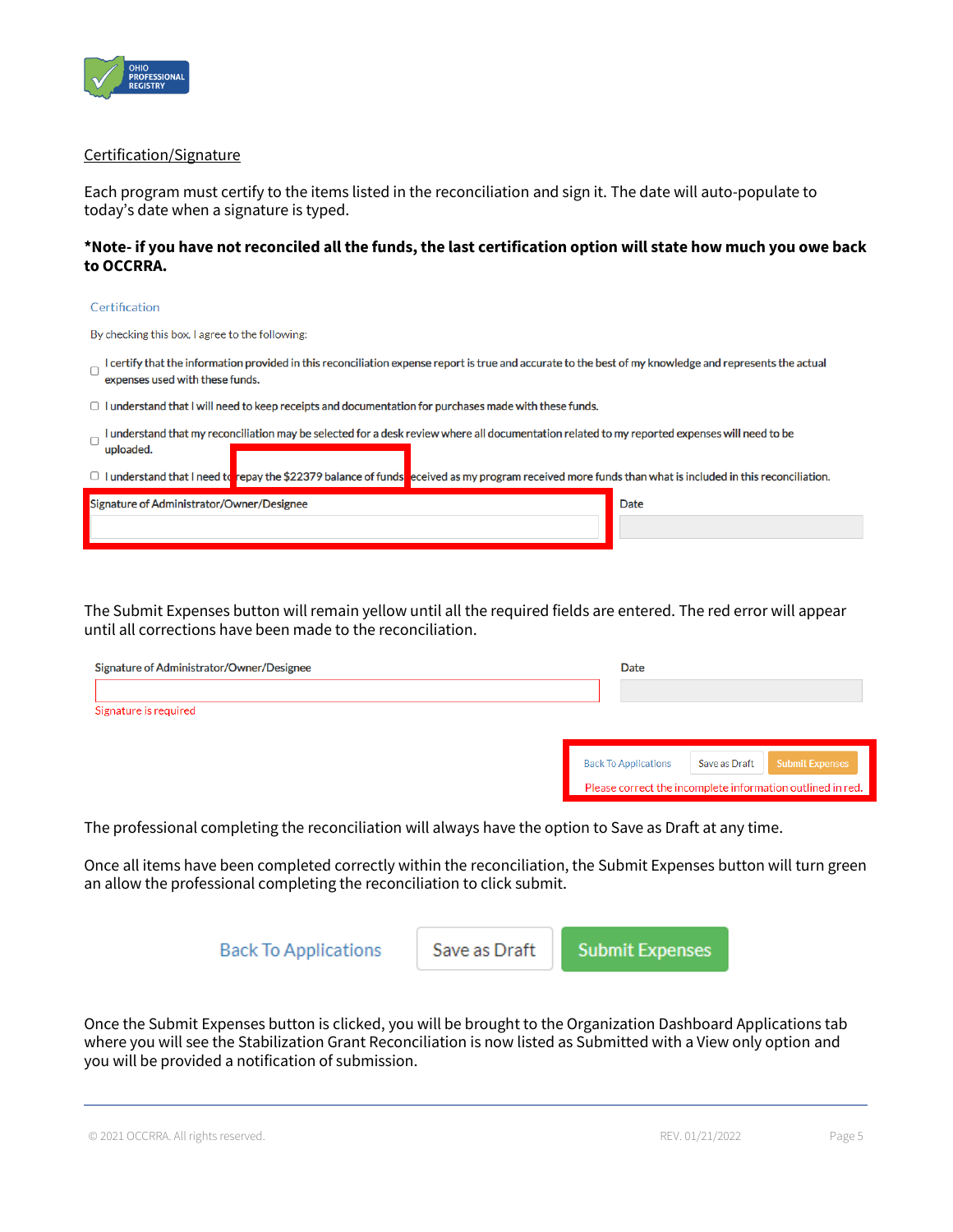

# **Desk Review Notice**

20% of grantees will be selected to complete a Desk Review of the Child Care Stabilization Grant. Programs may be notified with the application status being changed to Additional Action Needed with a note requesting the required supporting reconciliation documentation. Some may receive the following pop-up when the Submit Expenses button is pressed.



The page will reload, and a PDF uploader will appear in the reconciliation to be completed. Upload all required documentation for the reconciliation by following the reconciliation guidelines found **HERE**. Programs can upload one file with multiple documents. Please make sure the document you upload is legible for dates and amounts.

A new certification statement appears that must be selected prior to submission.

#### Certification

By checking this box, I agree to the following:

- I certify that the information provided in this reconciliation expense report is true and accurate to the best of my knowledge and represents the actual  $\overline{\mathbf{v}}$ expenses used with these funds.
- I understand that I will need to keep receipts and documentation for purchases made with these funds.
- I understand that my reconciliation may be selected for a desk review where all documentation related to my reported expenses will need to be V uploaded.

| $\Box$ I provided documentation for the purchases claimed in this reconciliation. I have clearly marked the corresponding expense category on my |  |
|--------------------------------------------------------------------------------------------------------------------------------------------------|--|
| $\overline{\phantom{a}}$ documentation.                                                                                                          |  |

Signature of Administrator/Owner/Designee

**Date**